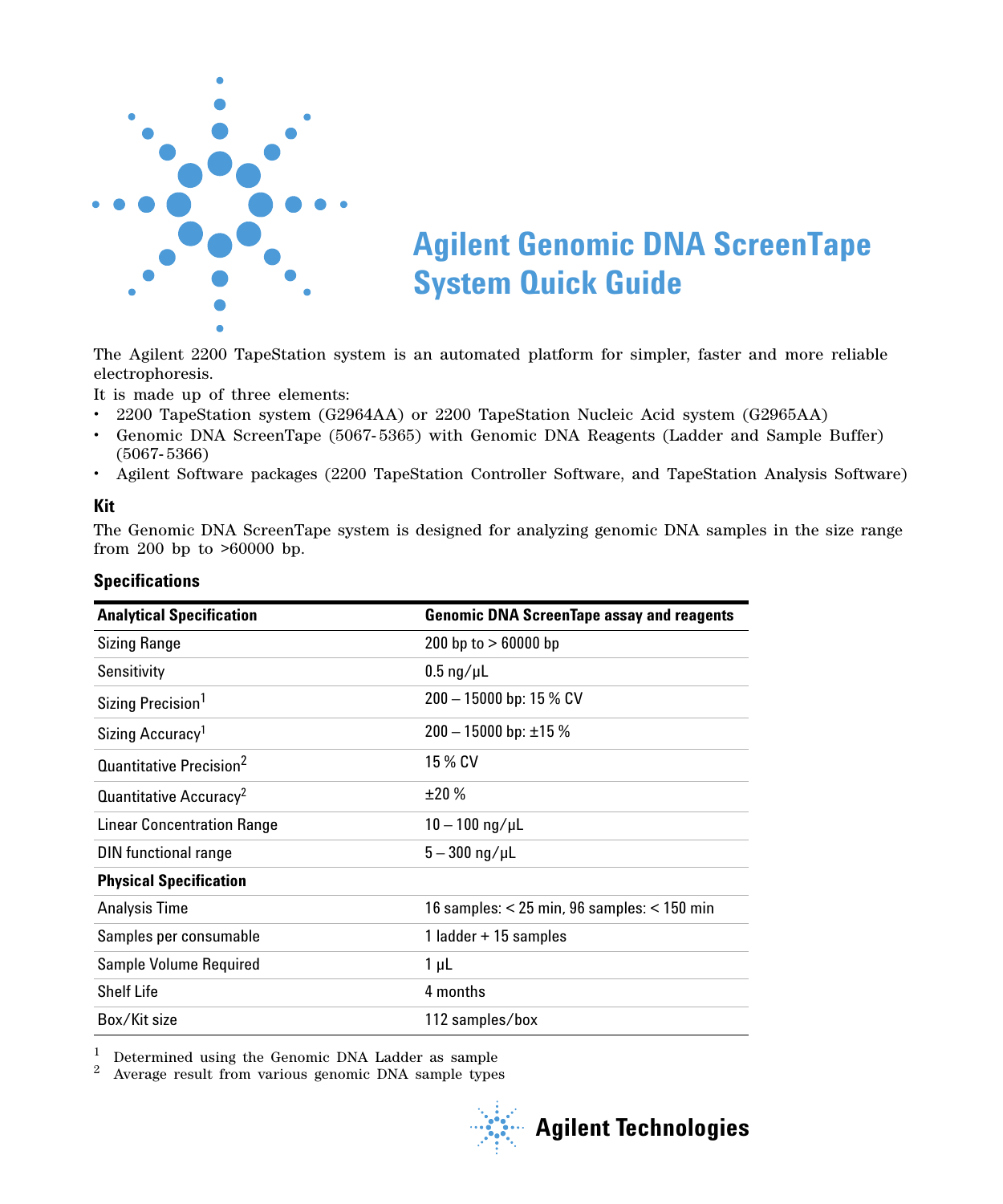## **Storage Conditions**

- Reagent vials:  $2 8$  °C (36 46 °F)
- **•** The ScreenTape device: 2 8 °C (36 46 °F) (if you run less than 16 lanes, store used ScreenTape device upright at  $2 - 8$  °C (36 – 46 °F) for a maximum of 2 weeks.)
- **•** *Never* freeze the ScreenTape device any ScreenTape device which is accidentally frozen should be discarded.

## **Kit Components**

| <b>Part Number</b> | <b>Name</b>                                                                                  | Color | Amount                                |
|--------------------|----------------------------------------------------------------------------------------------|-------|---------------------------------------|
| 5067-5365          | <b>Genomic DNA ScreenTape</b>                                                                |       | 7 ScreenTape devices                  |
| 5067-5366          | <b>Genomic DNA Reagents</b><br><b>Genomic DNA Ladder</b><br><b>Genomic DNA Sample Buffer</b> |       | 2 vials<br>$25 \mu L$<br>$1350 \mu L$ |

## **Additional Consumables Required for the 2200 TapeStation Instrument**

- **•** Loading tips (5067- 5152 or 5067- 5153)
- **•** Optical Tube 8x Strip (401428) and Optical Cap 8x Strip (401425) or 96- well Sample Plates (5067- 5150) and 96- well Plate Foil Seal (5067- 5154).
- **•** Vortex mixer (See note below)

## **Additional Material Required (Not Supplied)**

- **•** Volumetric pipette
- **•** Micro- centrifuge

**NOTE** 2200 TapeStation instruments are supplied with an optional IKA MS3 vortexer which includes a 96-well plate adaptor suitable for both 96-well PCR plates and 8-way strips.

### **Safety Information**

## **WARNING Toxic agents**

## **The handling of solvents, samples and reagents can hold health and safety risks.**

- $\rightarrow$  When using/handling the ScreenTape device and working with these substances observe appropriate safety procedures (for example by wearing goggles, safety gloves and protective clothing).
- $\rightarrow$  Always follow good laboratory practices and adhere to the guidelines established in your laboratory.
- $\rightarrow$  Refer to product material safety datasheets for further information.
- $\rightarrow$  The volume of substances should be reduced to the minimum required for the analysis.

**CAUTION** Damage to the 2200 TapeStation instrument

 $\rightarrow$  Use only the recommended consumables and reagents with the 2200 TapeStation system.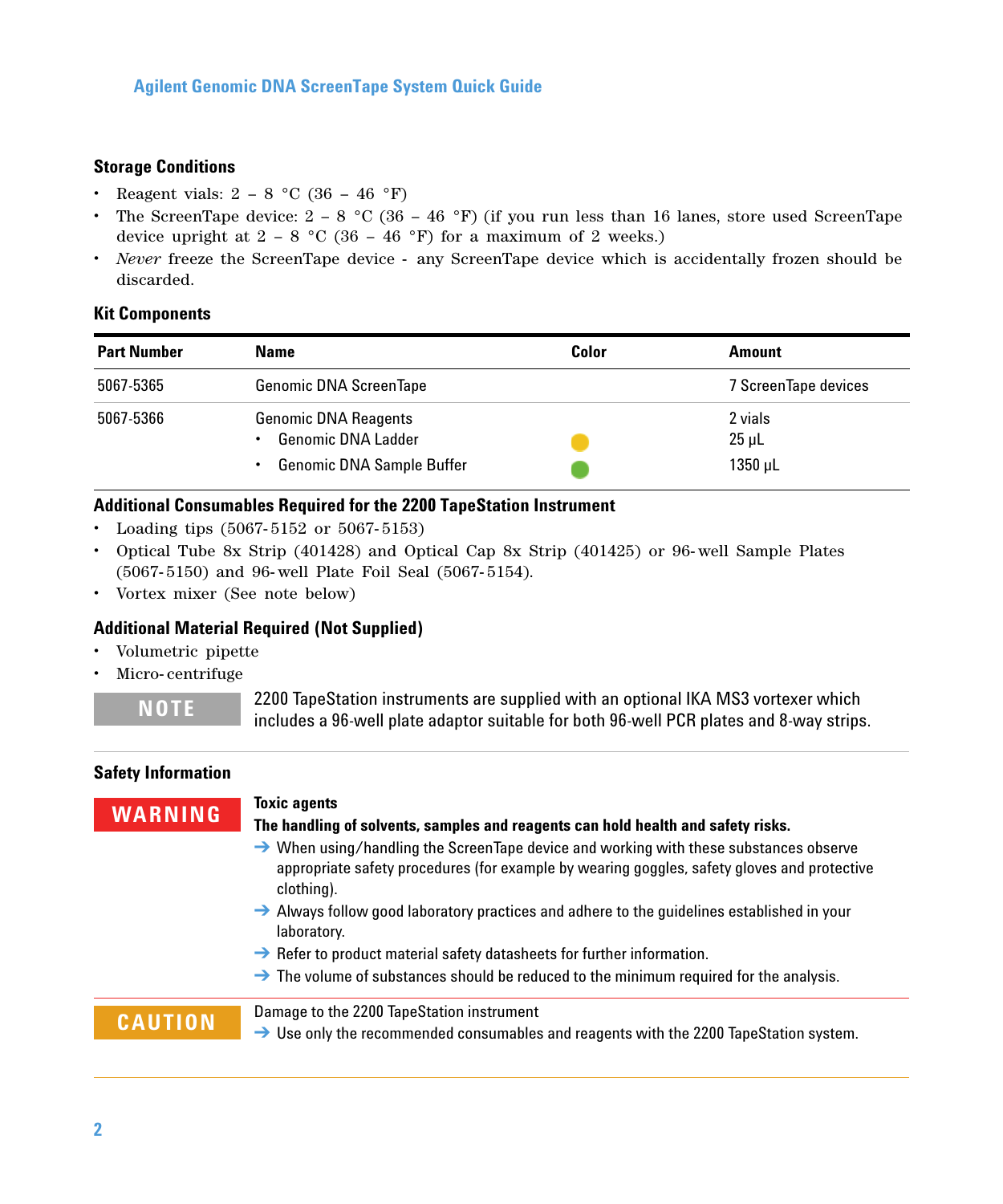## **General Information on Working with Genomic DNA**

| <b>NOTE</b> | For best results ensure that all reagents are allowed to equilibrate to room temperature<br>for 30 min prior to use.                                                                                                                                                     |
|-------------|--------------------------------------------------------------------------------------------------------------------------------------------------------------------------------------------------------------------------------------------------------------------------|
|             | When pipetting Sample Buffer, ensure that excess buffer droplets are removed from the<br>tip before transfer to the sample tubes. Care must be taken due to the viscosity of<br>Sample Buffer.                                                                           |
|             | When pipetting small volumes ensure that no sample remains within the tip.<br>٠                                                                                                                                                                                          |
|             | When adding sample buffer to sample or ladder, please ensure that they are mixed<br>$\bullet$<br>correctly. To achieve this, gently mix several times with additional pipetting, then cap the<br>tubes, vortex mix using IKA vortexer and adaptor at 2000 rpm for 1 min. |
|             | Briefly centrifuge to collect the contents at the base of the tubes.                                                                                                                                                                                                     |
|             | Improper mixing can lead to quantification errors.                                                                                                                                                                                                                       |

## **Essential Measurement Practices**

| Environmental<br>conditions                           | Optimal operating temperature: 20 °C (68 F)<br>Ambient operating temperature: $15 - 30$ °C (59 – 86 F)                                                                                                                                                                                                                                    |
|-------------------------------------------------------|-------------------------------------------------------------------------------------------------------------------------------------------------------------------------------------------------------------------------------------------------------------------------------------------------------------------------------------------|
| Steps before use on<br>the TapeStation<br>instrument  | Equilibrate each vial to room temperature for 30 min.<br>Gently vortex mix each vial and briefly spin.<br>'Flick' ScreenTape device to eliminate bubbles in the separation channel, which could interfere<br>with sample loading.<br>Do not shake or over mix ladder vial, this could result in degradation of the Genomic DNA<br>ladder. |
| Steps during sample<br>preparation                    | Keep reagents at room temperature during sample preparation.                                                                                                                                                                                                                                                                              |
| Storage after use on<br>the TapeStation<br>instrument | Store all reagent vials and ScreenTape devices at $2 - 8$ °C (36 – 46 °F)<br>$\bullet$<br>Never store reagent vials or ScreenTape devices at room temperature or below 0 °C (32 °F).<br>If you run less than 16 lanes, store used ScreenTape device upright at $2-8$ °C (36 - 46 °F) for<br>maximum of 2 weeks.                           |
| Pipette carefully                                     | Always pipette reagents against the side of the sample tube.<br>If using a standard pipette ensure that no residual material is left on the outside of the tip.                                                                                                                                                                           |
| Mix properly after<br>each pipetting step             | $Mix = Vortex$ the PCR tubes or 96-well plate using Agilent approved IKA vortexer and adaptor at<br>٠<br>2000 rpm for 1 min.<br>Spin = Move the samples to the bottom of the tubes/wells by pulsing in a centrifuge.                                                                                                                      |